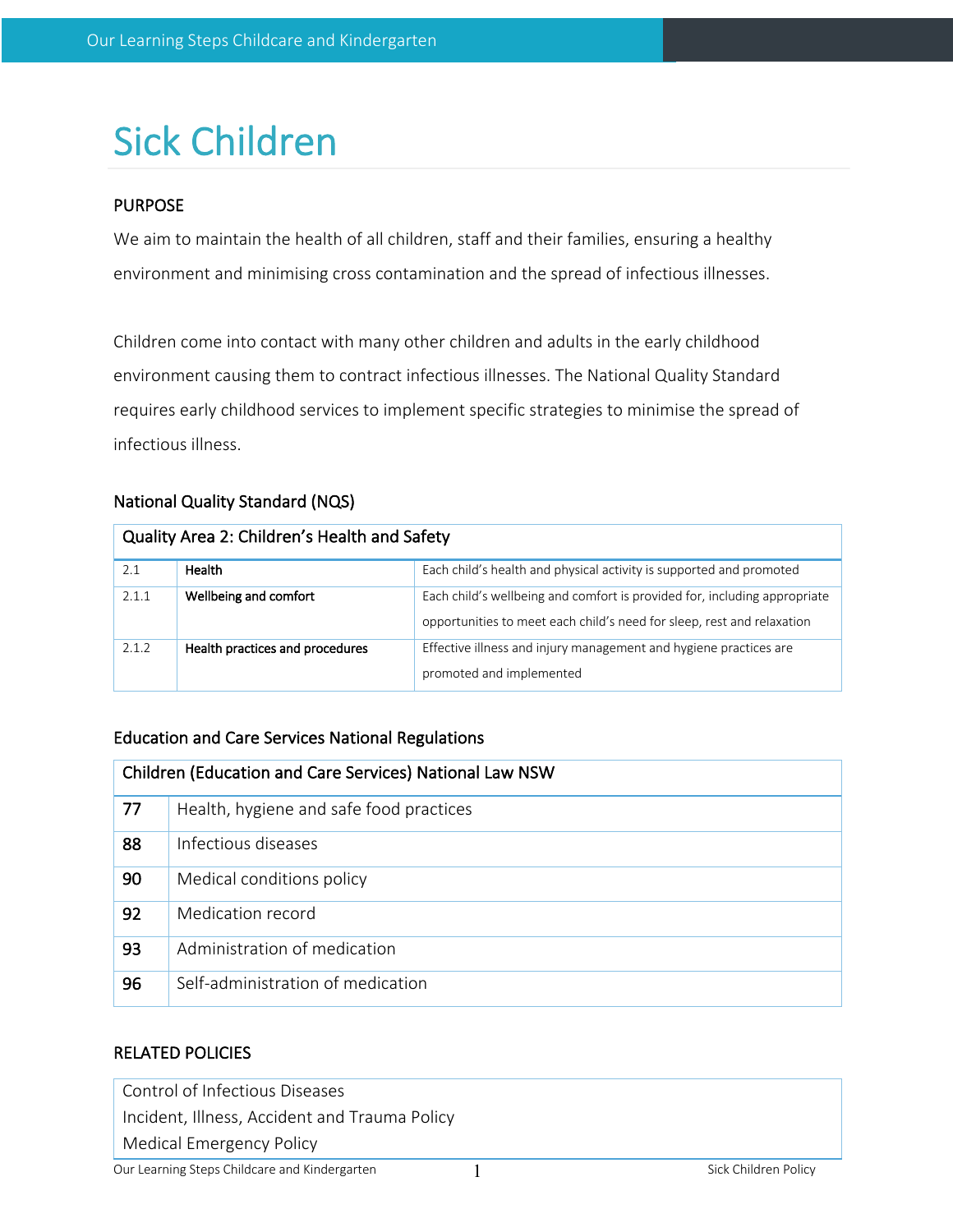Administration of Medication Policy

### **SCOPE**

This policy applies to children, families, staff, management and visitors of the Service.

#### IMPLEMENTATION

Our Service has adopted the Staying Healthy in Child Care – Preventing Infectious disease in child care Fifth Edition) publication. We aim to provide families with up to date information regarding specific illnesses and ways to minimise the spread of infection within the Service.

#### There are three steps in the chain of infection

#### 1. The germ has a source

Germs can be picked up directly from an infected person or from the environment. It is important to understand that an infected person may not show any signs.

#### 2. The germ spreads from the source

Germs can spread in several ways, including through the air by droplets, through contact with faeces and then contact with mouths, through direct contact with skin, and through contact with other body secretions (such as urine, saliva, discharges or blood).

Some germs can spread directly from person to person; others can spread from the infected person to the environment. Many germs can survive on hands, and on objects such as toys, door handles and bench tops. The length of time a germ can survive on a surface (including the skin) depends on the germ itself, the type of surface it has contaminated and how often the surface is cleaned. Washing hands and surfaces regularly with detergent and water is a very effective way of removing germs and preventing them spreading through the environment. (Source: Staying Healthy in Childcare. 5<sup>th</sup> Edition)

#### 3.The germ infects another person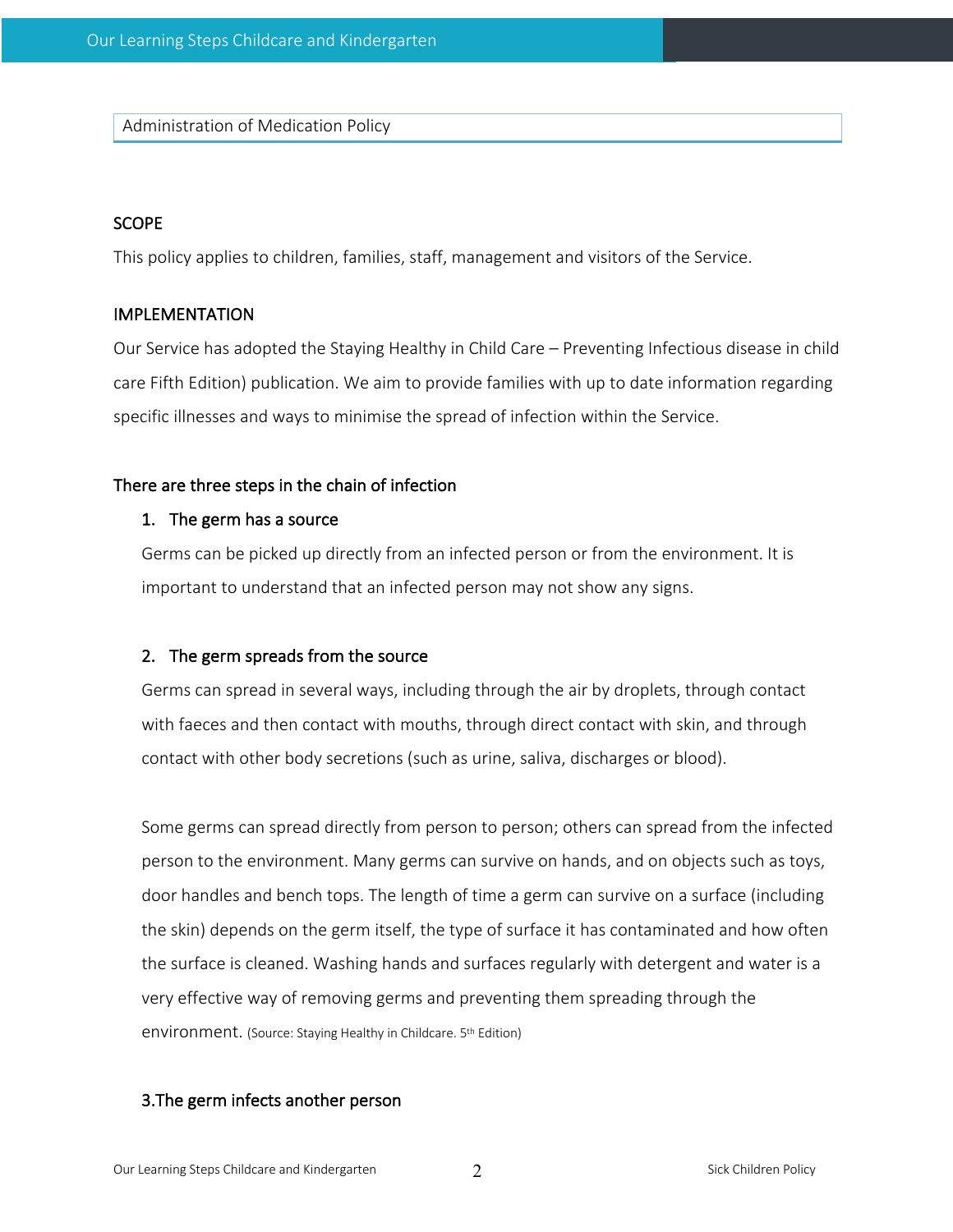When the germ has reached the next person, it may enter the body through the mouth, respiratory tract, eyes, genitals, or broken or abraded skin. Whether a person becomes ill after the germ has entered the body depends on both the germ and the person's immunity. Illness can be prevented at this stage by stopping the germ from entering the body (for example, by making sure that all toys that children put in their mouths are clean, by washing children's hands and by covering wounds), and by prior immunisation against the germ. (Source: Staying Healthy in Childcare. 5th Edition)

#### You can break the chain of infection at any stage.

We understand that it can be difficult for families to know when their child is sick. Families may experience problems taking time off work or study to care for their child at home. Obtaining leave from work or study can enhance negative attitudes in the workplace which can cause stress on families. Families may also experience guilt when they send their child to care who is not well. However, it is imperative that families preserve a focus not only on the well-being of their own child but also upon the well-being of other children and the child care professionals at the Service.

The need for exclusion and the length of time a person is excluded depend on how easily the infection can spread, how long the person is likely to be infectious and how severe the disease can be. To protect the health of children and staff within the Service, it is important that children and staff who are ill are kept away from the Service for the recommended period.

Our Educators and Staff are not medical practitioners and are not able to diagnose whether or not a child has an infectious illness. However, if an infectious illness is suspected, our Service may ask the family to collect their child from care as soon as possible or not bring the child to care. Management and Educators may request families seek medical advice and provide a medical certificate stating that the child is no longer infectious prior to returning to care.

#### Children arriving at the Service who are unwell

Management will not accept a child into care if they: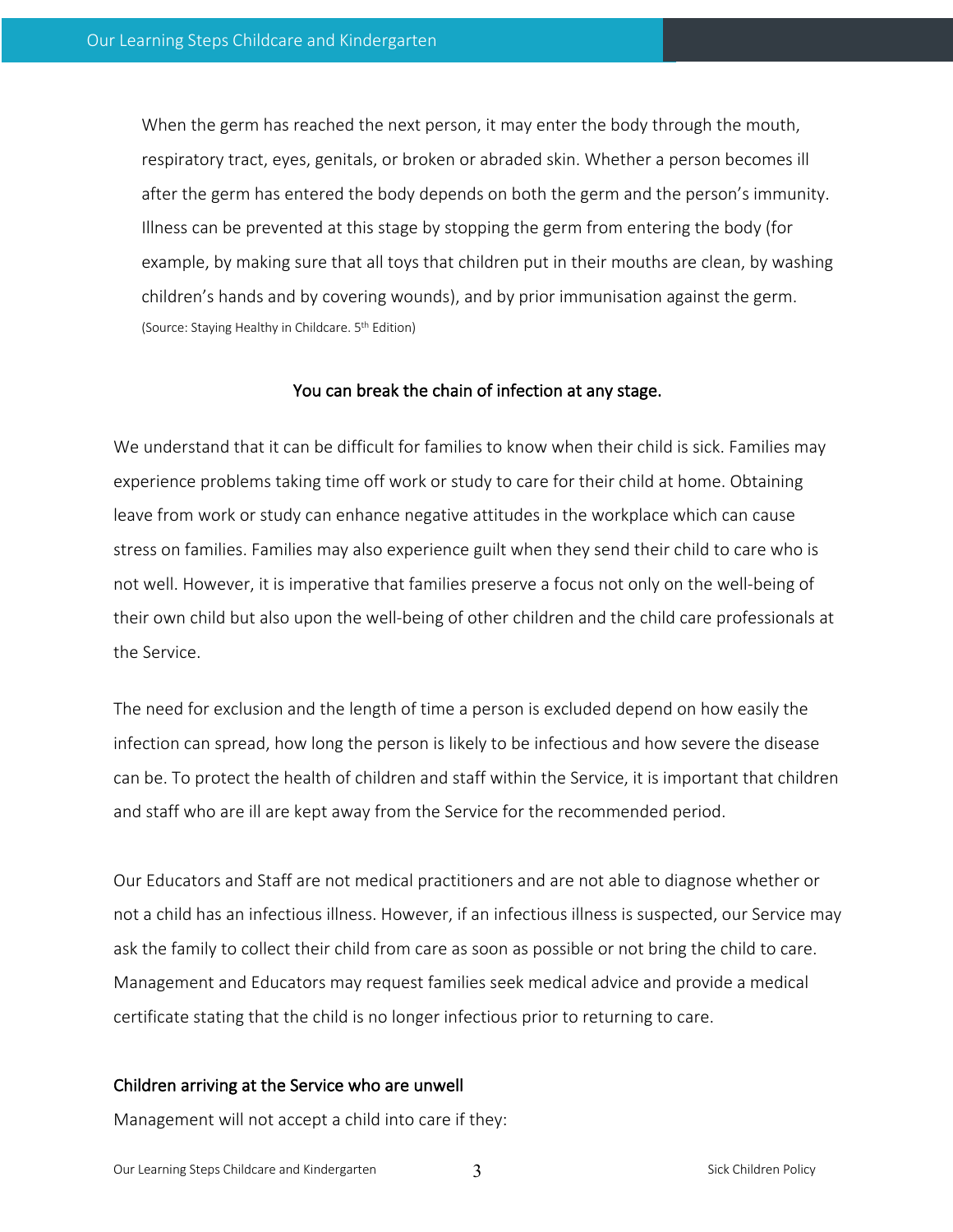- Are unwell and unable to participate in normal activities or require additional attention
- Have had a temperature, vomiting and/or diarrhoea in the last 24 hours
- Have a contagious illness or disease
- Have been given medication for a temperature (Panadol etc.)

### Children who become ill at the Service

Children may become unwell throughout the day, in which Management and Educators will respond to children's individual symptoms of illness.

- Educators will monitor and document the child's symptoms, where applicable
- A child who has passed a runny stools/vomited whilst at the Service will be sent home and may only return after being clear of symptoms for 24 hours ('the next day') and/or producing a medical certificate after being clear of symptoms for 24 hours ('the next day').
- Educators will take the child's temperature. If the child's temperature is 38°C or higher, management will contact the child's parents/guardian/emergency contacts as soon as possible to have the child picked up and provide verbal authorisation to administer paracetamol.
- Educators will attempt to lower the child's temperature by
	- Taking off their shoes and socks
	- Applying a cool washer behind their neck and on their forehead
	- Removing extra clothing layers (jumpers etc.)
	- Dispensing Panadol (provided parents pick child up within one hour)
- Place the child is a quiet area where they can rest, whilst being supervised
- Continue to document any progressing symptoms
- Complete Illness Record, ensuring the form has been completed correctly and signed by the parent/guardian/emergency contact

#### Reporting Outbreaks to the Public Health Unit

Outbreaks of communicable diseases represent a threat to public health. To prevent outbreaks it is important to monitor the number of people who contract certain infectious diseases and their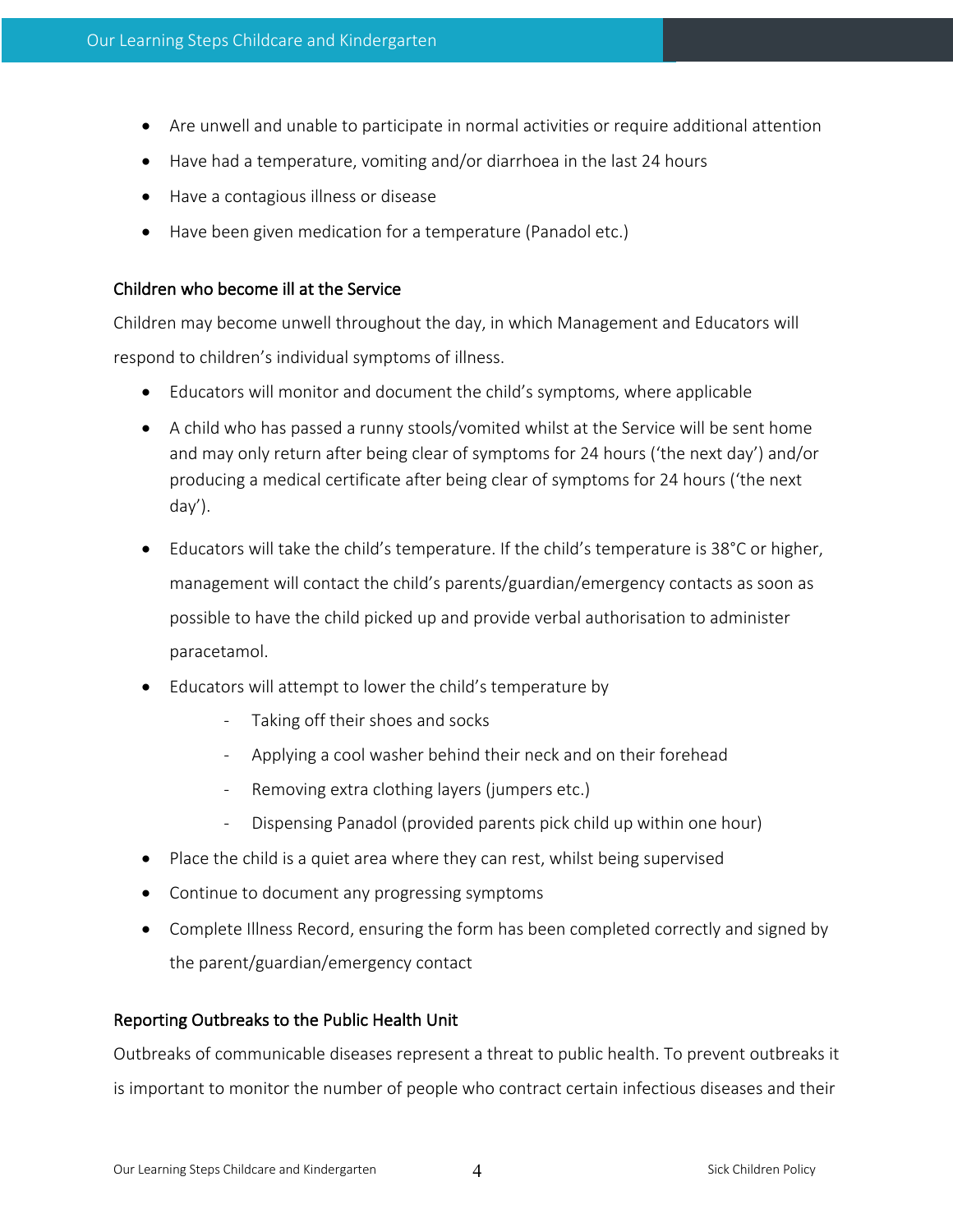characteristics, and to work with patients and their doctors to help prevent spread to other people.

Outbreaks are reported to Victorian authorities as per Notifiable conditions are included in Schedules 4 and 6 of the *Public Health and Wellbeing Regulations 2009.*

## Common Colds and Flu

The common cold (Viral upper respiratory tract infections) are very common in children occurring 6-10 times a year on average with the highest number usually being during the first 2 years in child care, kindergarten or school. Symptoms may include coughing, runny nose and a slight temperature.

In circumstances where a child appears to have a cold or flu symptoms, management will determine if the child is well enough to continue at the Service or if the child requires parental care.

Our Service aims to support the family's need for child care, however families should understand that a child who is unwell will need one-on-one attention which places additional pressure on staff ratios and the needs of other children.

## Excluding children from the Service

- When a child has been diagnosed with an illness or infectious disease, the Service will refer to Staying Healthy in Childcare (5<sup>th</sup> Edition) to find the recommended exclusion period and also request a medical clearance from the GP stating that the child is cleared to return to the childcare setting.
- When an infectious disease has been diagnosed, the Service will display appropriate documentation and alerts for families including information on the illness/disease, symptoms, infectious period and the exclusion period. (This information can be obtained from Staying Healthy In Child Care 5<sup>th</sup> Edition)
- Children that have had diarrhoea and vomiting will be asked to stay away from the Service for 24 hours after symptoms have ceased to reduce infection transmission as symptoms can develop again after 24 hours in many instances.

## Notifying families and Emergency Contact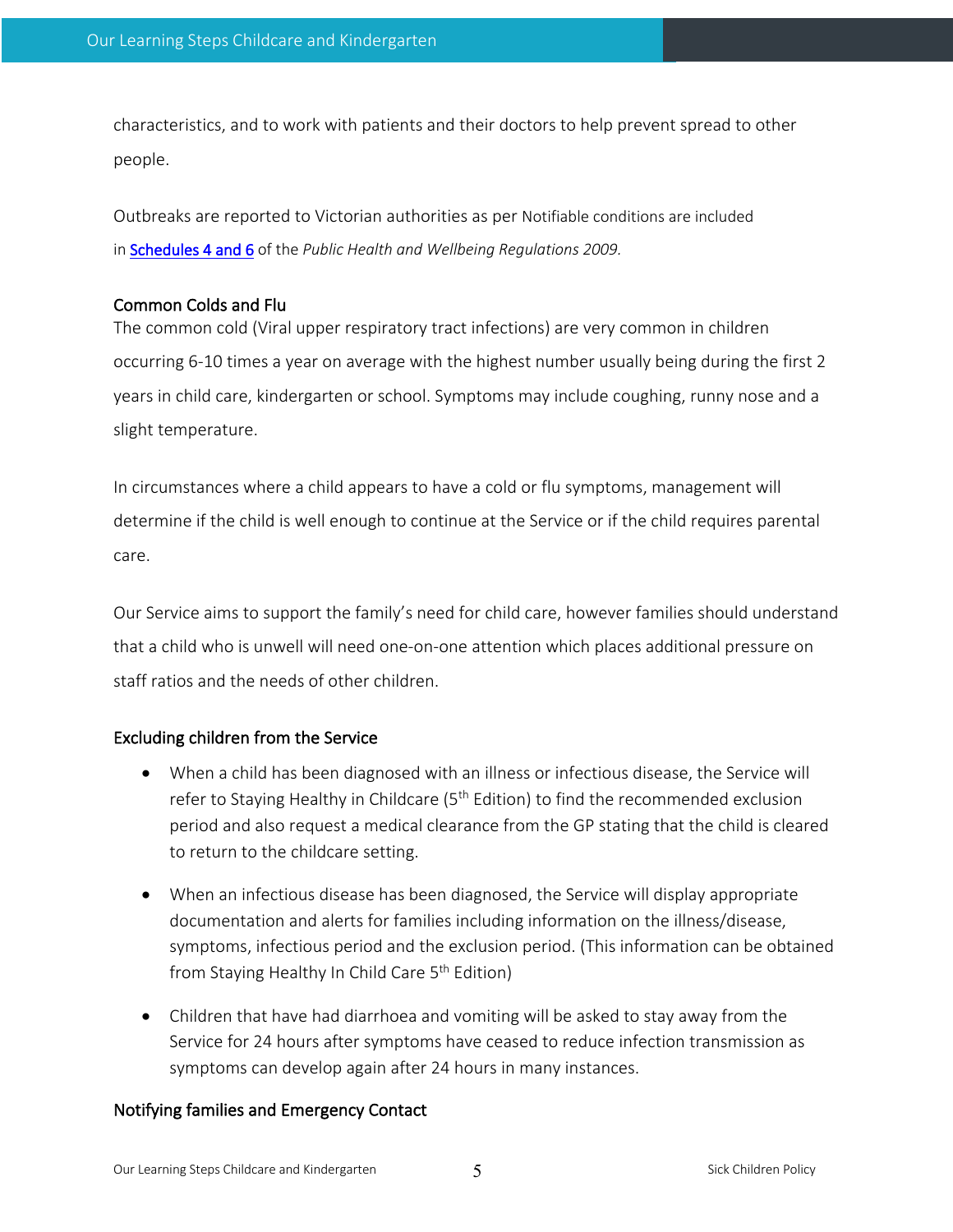- It is a requirement of the Service that all emergency contacts are able to pick up an ill child within a 30-minute timeframe.
- In the incident that the ill child is not collected in a timely manner or should parents refuse to collect the child a warning letter will be sent to the families outlining Service policies and requirements. The letter of warning will specify that if there is a future breach of this nature, the child's position may be terminated.

## Management and Educators will ensure

- Effective hygiene policies and procedures are adhered to at all times
- Effective environmental cleaning policies and procedures are adhered to all times
- All families are given a copy of relevant policies upon enrolment which will be explained by management including; Control of Infectious Diseases Policy, Sick Children policy, Injury and Accident policy and Medical Emergency Policy.
- Any child who registers a temperature of 38°C or above will need to be collected from the Service and will be excluded for 24 hours since the last elevated temperature or until the Service receives a doctors clearance letter stating that the child is cleared of any infection and able to return to child care.
- A child who has not been immunised will be excluded from the Service if; an infectious disease is reported within the Service community and that child is deemed to be in danger of contracting the illness. Please refer to our Control of Infectious Diseases Policy.
- Families are notified to pick up their child if they have vomited or had diarrhoea whilst at the Service.
- That if the situation or event presents imminent or severe risk to the health, safety and wellbeing of the child or if an ambulance was called in response to the emergency (not as a precaution) the regulatory authority will be notified within 24 hours of the incident.
- That parents are notified as soon as practicable but within 24 hours. Also, details of the condition/situation will be recorded on the Incident, Injury, Trauma and Illness Record.

## Families Responsibility

In order to prevent the spread of disease, families are required to monitor their child's health, in particular:

• Runny, green nose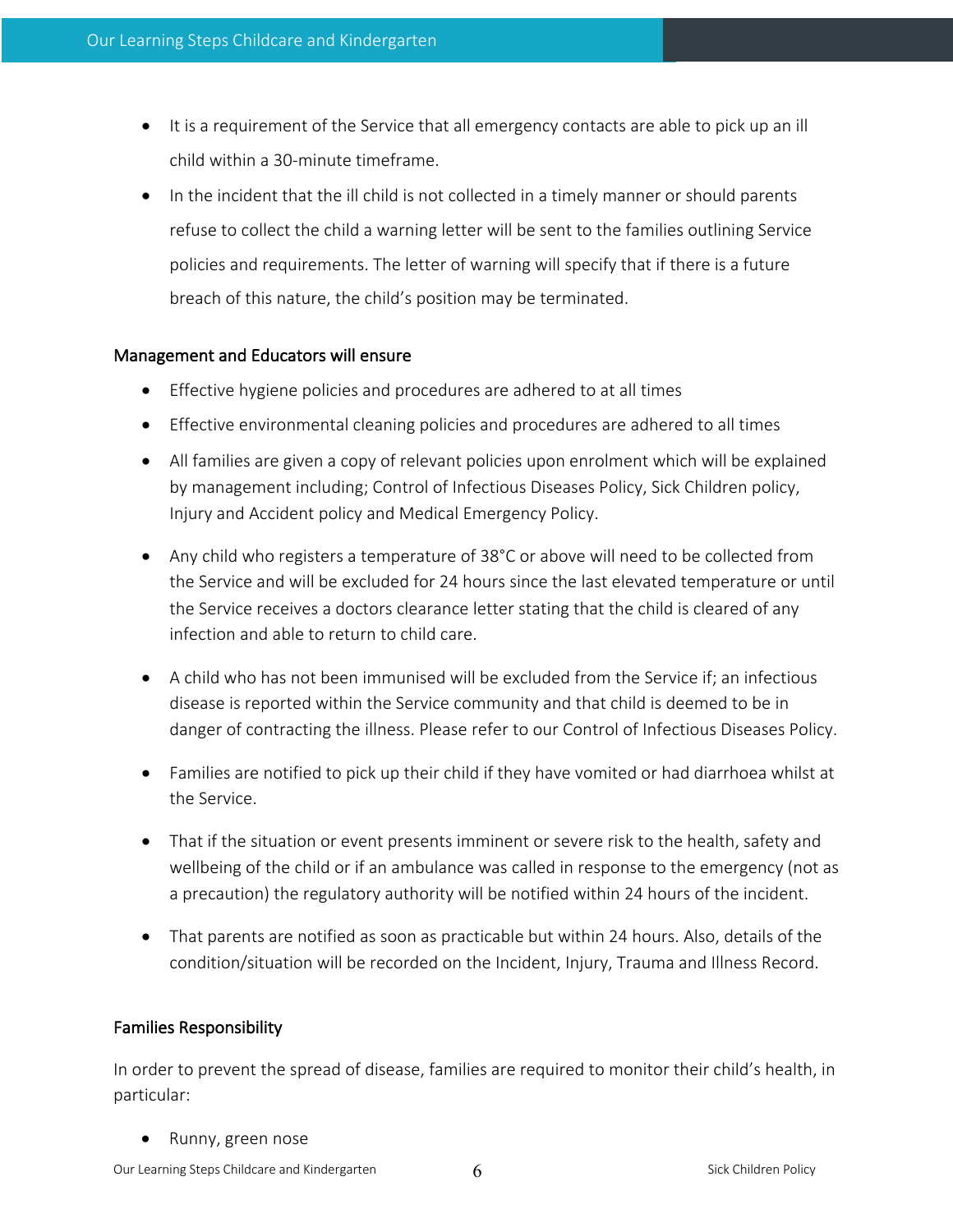- High temperature
- Diarrhoea
- Red, swollen or discharging eyes
- Vomiting
- Rashes (red/purple)
- Irritability, unusually tired or lethargic
- Drowsiness
- Lethargy or decreased activity
- Breathing difficulty
- Poor circulation
- Poor feeding
- Poor urine output
- A stiff neck or sensitivity to light
- Pain

Families should keep up to date with their child's immunisation, providing a copy of the updated immunisation schedule to the Service.

#### Returning to care after surgery

- Children who have undergone any type of surgery will need to take advice from their doctor/surgeon as to when it is appropriate to return to care.
- Children will require a medical clearance stating the child is fit and able to return to the Service and participate in daily activities.

#### Source

- The Business of Childcare, Karen Kearns 2004
- Education and Care Services National Regulation
- National Quality Standards
- Early Years Learning Framework
- Staying Healthy in Child Care 5<sup>th</sup> Edition
- National Health and Medical Research Council